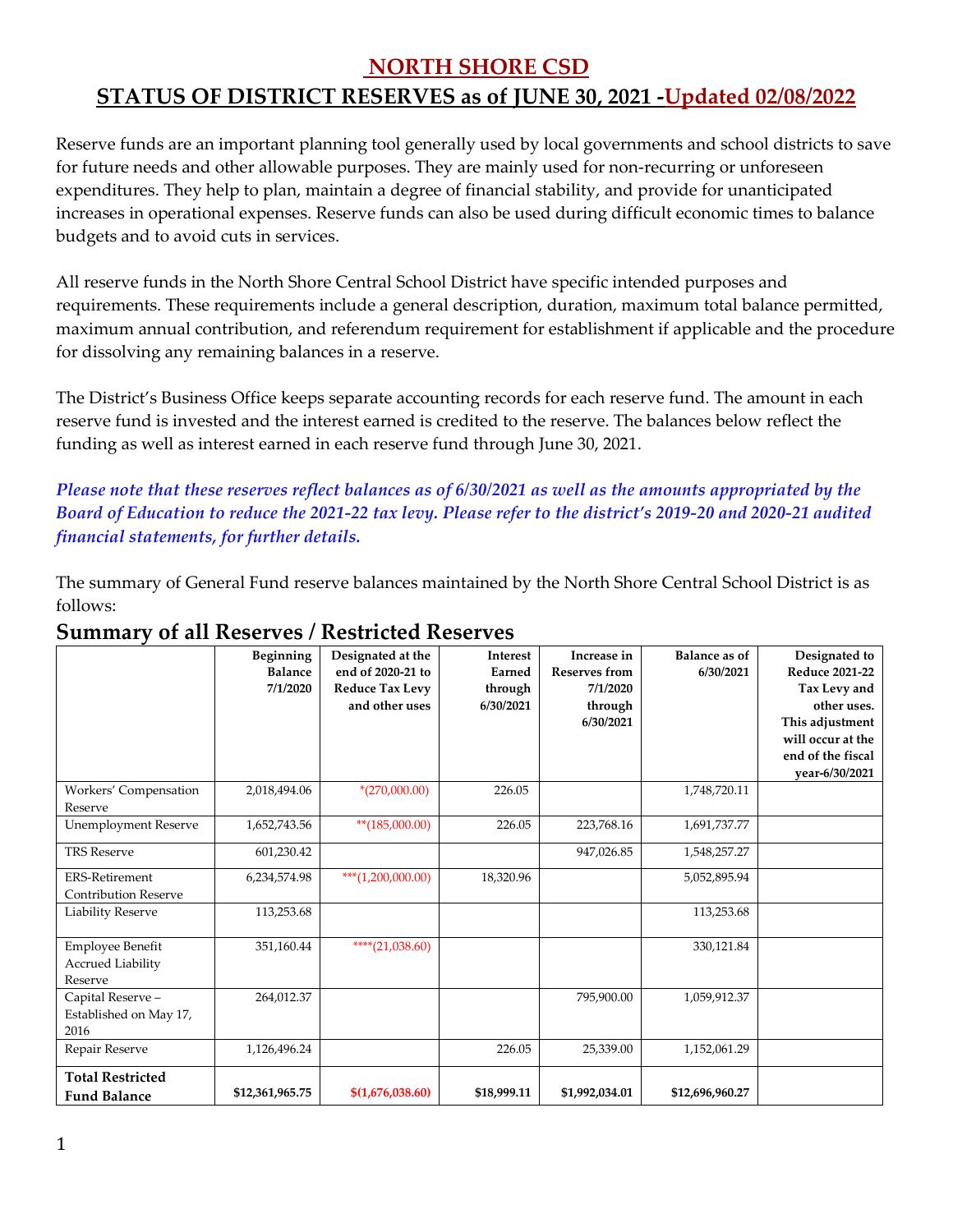| $*$ \$270.000.00   | Approved by the Board during 2020-21 to pay workers' compensation claims     |
|--------------------|------------------------------------------------------------------------------|
| ** $$185.000.00$   | Approved by the Board during 2020-21 to pay unemployment compensation claims |
| *** \$1,200,000.00 | Used to reduce 2020-21 Tax Levy                                              |
| ****\$21.038.60    | Approved by the Board during 2020-21 to pay for employee retirement benefits |

# **Assigned Fund Balance from Tax Certiorari Reserve and Special Grant from NYS (LIPA)**

|                                  | <b>Beginning</b> | Designated at    |  | <b>Balance as of</b> |  |
|----------------------------------|------------------|------------------|--|----------------------|--|
|                                  | <b>Balance</b>   | the end of 2020- |  | 6/30/2021            |  |
|                                  | 7/1/2020         | 21 to Reduce     |  |                      |  |
|                                  |                  | 2021-22 Tax      |  |                      |  |
|                                  |                  | Levy             |  |                      |  |
| From Closed                      |                  |                  |  | 2,504,398.53         |  |
| Tax Cert Reserve                 | 2,504,398.53     |                  |  |                      |  |
| Tax Cert Reserve                 | (350,000.00)     |                  |  | (350,000.00)         |  |
| Designated to                    |                  |                  |  |                      |  |
| Reduce Levy in                   |                  |                  |  |                      |  |
| 18/19                            |                  |                  |  |                      |  |
| Tax Cert Reserve                 | (500,000.00)     |                  |  | (500,000.00)         |  |
| Designated to                    |                  |                  |  |                      |  |
| Reduce Levy in                   |                  |                  |  |                      |  |
| 19/20<br>Tax Cert Reserve        | (500,000.00)     |                  |  | (500,000.00)         |  |
| Designated to                    |                  |                  |  |                      |  |
| Reduce Levy in                   |                  |                  |  |                      |  |
| 20/21                            |                  |                  |  |                      |  |
| Tax Cert Reserve                 |                  | (1, 154, 398.53) |  | (1, 154, 398.53)     |  |
| Designated to                    |                  |                  |  |                      |  |
| Reduce Levy in                   |                  |                  |  |                      |  |
| 21/22                            |                  |                  |  |                      |  |
| From NYS                         | 2,500,000.00     |                  |  | 2,500,000.00         |  |
| Senate and                       |                  |                  |  |                      |  |
| Assembly 13/14                   |                  |                  |  |                      |  |
| From NYS                         | 2,900,000.00     |                  |  | 2,900,000.00         |  |
| Senate and                       |                  |                  |  |                      |  |
| Assembly 14/15                   |                  |                  |  |                      |  |
| <b>LIPA Grant</b>                | (169, 518.75)    |                  |  | (169, 518.75)        |  |
| Designated to                    |                  |                  |  |                      |  |
| Reduce Levy in<br>2014-15        |                  |                  |  |                      |  |
| <b>LIPA Grant</b>                | (600,000.00)     |                  |  | (600,000.00)         |  |
| Designated to                    |                  |                  |  |                      |  |
| Reduce Levy in                   |                  |                  |  |                      |  |
| $2015 - 16$                      |                  |                  |  |                      |  |
| <b>LIPA Grant</b>                | (1,000,000.00)   |                  |  | (1,000,000.00)       |  |
| Designated to                    |                  |                  |  |                      |  |
| Reduce Levy in                   |                  |                  |  |                      |  |
| 2016-17                          |                  |                  |  |                      |  |
| <b>LIPA Grant</b>                | (1,000,000.00)   |                  |  | (1,000,000.00)       |  |
| Designated to                    |                  |                  |  |                      |  |
| Reduce Levy in                   |                  |                  |  |                      |  |
| $2017 - 18$<br><b>LIPA Grant</b> |                  |                  |  |                      |  |
| Designated to                    | (800,000.00)     |                  |  | (800,000.00)         |  |
| Reduce Levy in                   |                  |                  |  |                      |  |
| 2018-19-LIPA                     |                  |                  |  |                      |  |
| <b>LIPA Grant</b>                | (600,000.00)     |                  |  | (600,000.00)         |  |
| Designated to                    |                  |                  |  |                      |  |
| Reduce Levy in                   |                  |                  |  |                      |  |
| 2019-20-LIPA                     |                  |                  |  |                      |  |
|                                  |                  |                  |  |                      |  |
|                                  |                  |                  |  |                      |  |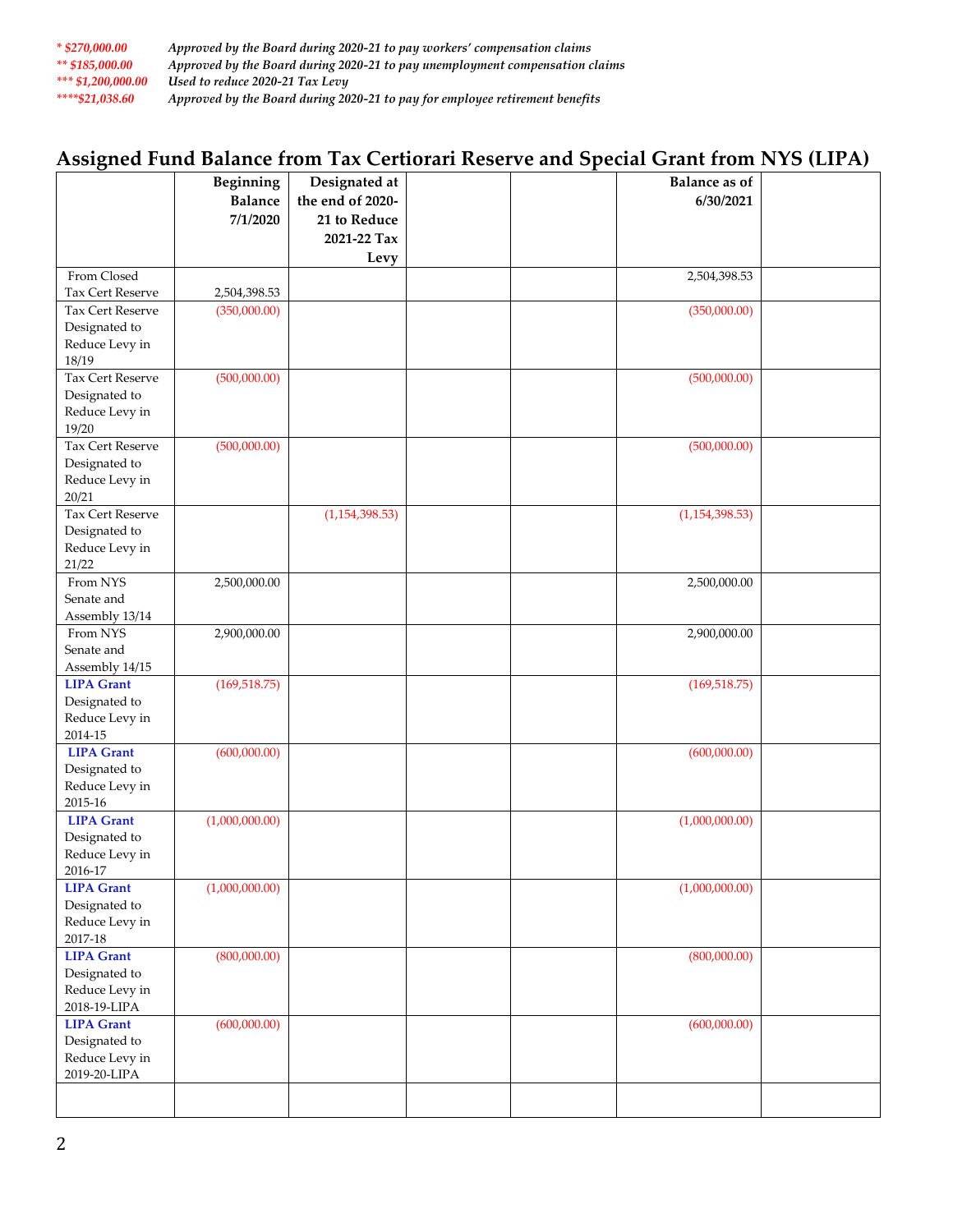| <b>LIPA Grant</b> | (73, 516.26) |                |  | (73, 516.26) |  |
|-------------------|--------------|----------------|--|--------------|--|
| Designated to     |              |                |  |              |  |
| Reduce Levy in    |              |                |  |              |  |
| 2020-21-LIPA      |              |                |  |              |  |
| <b>Total LIPA</b> | 2,311,363.52 | (1,154,398.53) |  | 1,156,964.99 |  |
| and Tax Cert      |              |                |  |              |  |
| Remaining         |              |                |  |              |  |

# **Assigned Fund Balance**

|                                                                                                 | Beginning<br><b>Balance</b><br>7/1/2020 | <b>Fund Balance</b><br>increased in<br>2020-21 | <b>Balance as of</b><br>6/30/2021 | Designated Fund<br>Balance at the end<br>of 2020-21 Budget to<br><b>Reduce 2021-22 Tax</b><br>Levy | Designated Tax Cert<br><b>See Above to Reduce</b><br>2021-22 Tax Levy |
|-------------------------------------------------------------------------------------------------|-----------------------------------------|------------------------------------------------|-----------------------------------|----------------------------------------------------------------------------------------------------|-----------------------------------------------------------------------|
| Assigned Fund<br>Balance from<br>Regular Budget<br>and Special<br>Legislative<br>Grant/Tax Cert | 1,642,416.84                            | 337,745.27                                     | 1,980,162.11                      | (825,763.58)                                                                                       | (1,154,398.53)                                                        |

## **Reserve for Encumbrances**

|                                     | <b>Beginning Balance</b><br>7/1/2020 | <b>Fund Balance increased</b><br>in 2020-21 | <b>Balance as of 6/30/2021</b> | Encumbrances<br><b>Carried Over</b> |
|-------------------------------------|--------------------------------------|---------------------------------------------|--------------------------------|-------------------------------------|
| <b>Encumbrances Carried</b><br>Over | 2,488,621.17                         | (2,488,621.17)                              | 1,919,113.37                   | 1,919,113.37                        |

# **Unassigned Fund Balance - (this represents 4% of 2020-21 budget)**

| Description                                                   | <b>Beginning Fund Balance</b><br>7/1/2020 | Designated to Adjust<br><b>Unassigned Fund</b><br>Balance in 2020-21 | Ending<br><b>Fund Balance</b><br>06/30/21 |
|---------------------------------------------------------------|-------------------------------------------|----------------------------------------------------------------------|-------------------------------------------|
| Unassigned Fund Balance-<br>4% of subsequent year's<br>budget | 4,247,484.01                              | 426,184.00                                                           | 4,673,668.01                              |

# **Workers' Compensation Reserve: \$1,748,720.11**

| Description                                         | Date      | Amount         |
|-----------------------------------------------------|-----------|----------------|
| Date Established and Initial Funding                | 6/30/1998 | 150,000.00     |
| Second Funding-BOE Allocation of Fund Balance       | 6/30/2003 | 300,000.00     |
| Third Funding-BOE Allocation of Fund Balance        | 6/30/2005 | 100,000.00     |
| Fourth Funding-BOE Allocation of Fund Balance       | 6/30/2011 | 877,983.44     |
| Fifth Funding-BOE Allocation of Fund Balance        | 6/30/2012 | 532,635.06     |
|                                                     |           | \$1,960,618.50 |
| <b>Workers' Compensation Claims Paid in 2019-20</b> |           | (92, 359.38)   |
| <b>Workers' Compensation Claims Paid in 2020-21</b> |           | (270,000.00)   |
| <b>Interest Earned to Date</b>                      | 6/30/2021 | 150,460.99     |
| Ending Balance as of 6/30/2021                      |           | \$1,748,720.11 |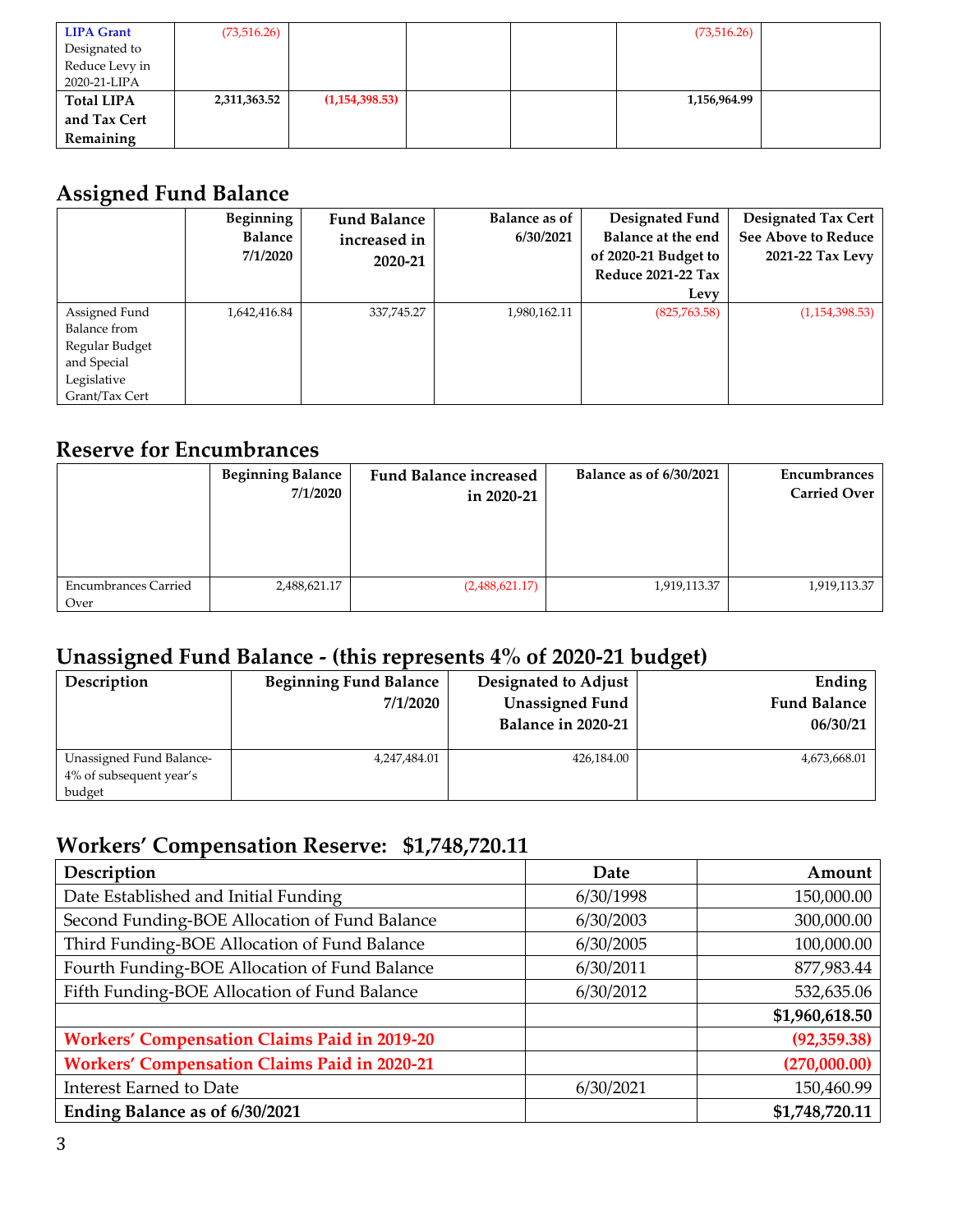The Workers' Compensation Reserve was established on June 30, 1998, by the Board of Education. This reserve is authorized by Article 2 of the Workers' Compensation Law, to pay claims for injuries sustained on the job by district employees. The district is self-insured for Workers' Compensation. The reserve is used to pay lumpsum awards granted by the Workers' Compensation Board or to settle large claims. It is funded by budgetary appropriations or other funds that may be legally appropriated, including balances remaining in the budget at the end of the fiscal year. Appropriation from this reserve can be made without voter approval. This reserve is accounted for in the General Fund. The reserve is also used if needed, to supplement the amount budgeted in the General Fund to cover the cost of the district's Workers' Compensation claims.

Two forms of payment are made directly for Workers' Compensation claims: medical expenses and indemnity payments. The indemnity payments replace salaries for injured employees. The Workers' Compensation Board determines the amount which each injured employee receives, based on the level of the injury reported to them, up to a maximum of \$1,063.05 per week effective July 1, 2021.

There are currently eight (8) former employees who have been approved by the Workers' Compensation Board to receive indemnity payments. Additionally, there are 15 employees who are currently receiving reimbursement for medical expenses due to partial or permanent disabilities from various injuries sustained on North Shore Central School District properties. A Third-Party Administrator (TPA) hired by the District reviews all indemnity and medical claims before they are processed. A review is also made periodically by the TPA to determine whether it is beneficial to pay a lump sum to settle the current and projected claims.

Because the District is self- insured for Workers' Compensation, it is also required to maintain an Excess Workers' Compensation Policy. The Excess Workers' Compensation Policy caps the district's exposure to a Self-Insured Retention (SIR) limit. The SIR for the 2021-22 fiscal year is \$650,000. This limit is "Statutory" no matter how large the claim is, the district is covered for all payments exceeding \$650,000. The SIR is a "per occurrence" deductible. For example, if three employees are in a vehicle for work related business and they are involved in an accident, it would be considered one occurrence and the deductible for all three employees would remain at \$650,000. Without this policy, the District would be responsible for the entire amount of any occurrence, no matter how large.

In addition, the District obtains an actuarial study biennially, to determine whether the reserve is adequately funded to cover current and future Excess Workers' Compensation claims. The most recent actuarial study as of June 30, 2021, estimates future claims payable at \$1,507,599.00.

The Board approved the use of the reserve to pay \$270,000 in medical bills for an employee who sustained a job-related injury in the 2020-21 school year.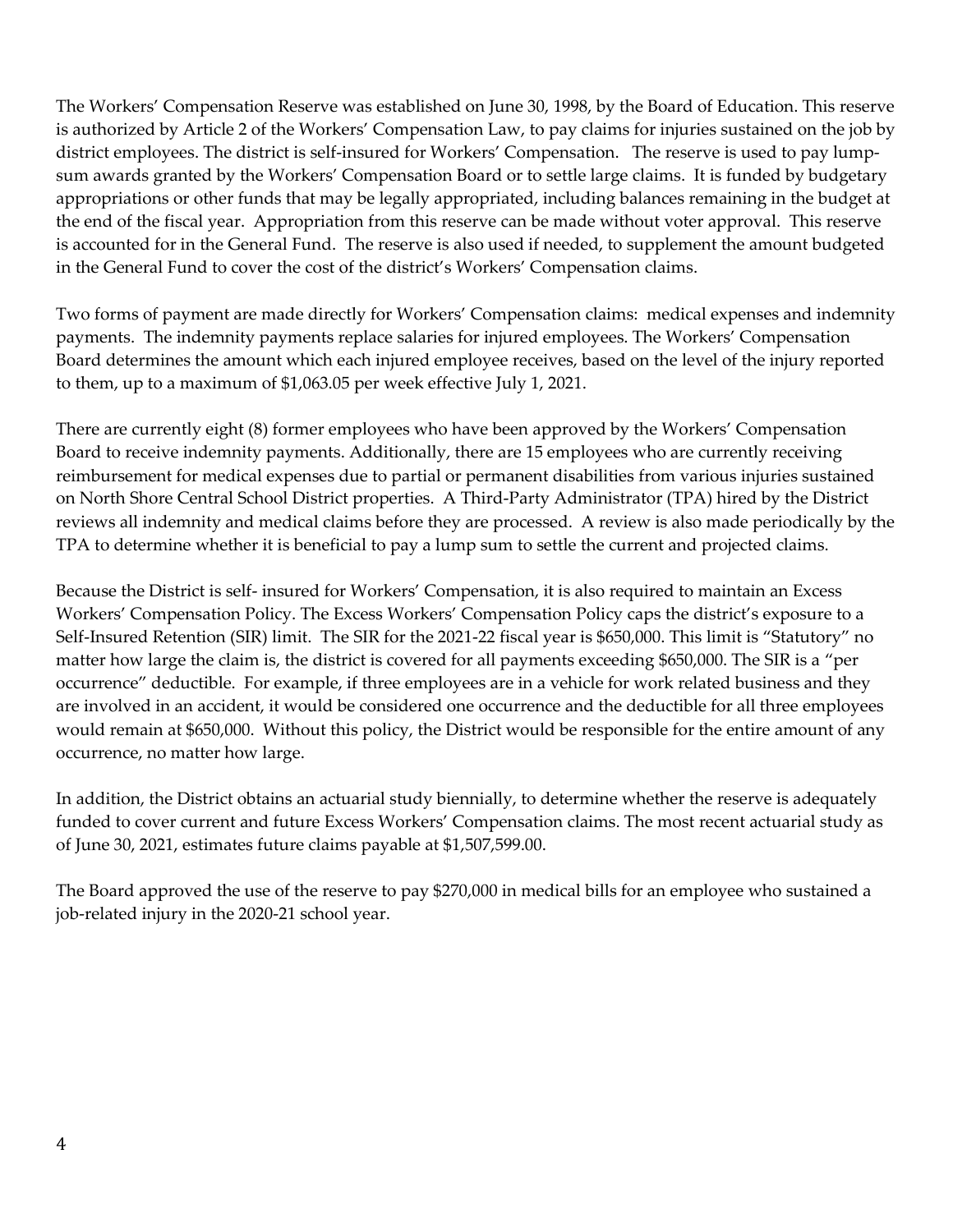## **Liability Reserve: \$113,253.68**

| <b>Description</b>                   | Date       | Amount       |
|--------------------------------------|------------|--------------|
| Date Established and Initial Funding | 06/30/1998 | 100,000.00   |
| Interest Earned to Date              | 06/30/2020 | 13,253.68    |
| Ending Balance as of 6/30/2021       |            | \$113,253.68 |

The Liability Reserve is used to pay for property loss and liability claims incurred. The amount in the reserve cannot exceed 3% of the annual budget or \$15,000.00 whichever is higher. The reserve may be established by Board of Education action and is funded through budgetary appropriation. There is no referendum required to establish the reserve and expenditures can be made without voter approval.

The District's Liability Reserve was set up at the end of the 1997-98 fiscal year to hedge against losses arising from the decommissioning of the Glenwood Landing Plant by Key Span Gas East Corporation in the spring of 1999. This issue is ongoing.

## **Unemployment Insurance Reserve: \$1,691,737.77**

| Description                                          | Date       | Amount         |
|------------------------------------------------------|------------|----------------|
| Date Established and Initial Funding                 | 06/30/1998 | 50,000.00      |
| Second Funding-Transfer from ERS Reserve             | 06/30/1998 | 81,419.00      |
| Third Funding-BOE Allocation of Fund Balance         | 06/30/2011 | 887,981.00     |
| Fourth Funding-BOE Allocation of Fund Balance        | 06/30/2012 | 524,469.05     |
| <b>Total Funding</b>                                 |            | \$1,543,869.05 |
| <b>Unemployment Insurance Claims Paid in 2020-21</b> | 6/30/2021  | (185,000.00)   |
| Federal Reimbursement                                | 6/30/2021  | 223,768.16     |
| <b>Interest Earned to Date</b>                       | 06/30/2021 | 109,100.56     |
| Ending Balance as of 6/30/2021                       |            | \$1,691,737.77 |

The Unemployment Insurance Reserve is used to provide funding for unemployment claims. The District is self-insured for unemployment insurance. The New York State Department of Labor sets the limit on the amount each claimant receives and pays the claims to the claimants. The District reimburses the State Unemployment Insurance Fund for payments made to claimants every quarter.

The reserve was established by a Board of Education resolution and is funded through budgetary appropriation. Appropriations from the reserve can be made without voter approval. The amount in the reserve was increased in the 2010-11 and 2011-12 fiscal years to cover additional claims from employees who were laid off during the recession. The Board approved the use of the reserve to pay \$185,000.00 in unemployment insurance claims during the 2020-21 school year. The NYS Department of Labor reimbursed the school district \$223,768.16 for the unemployment claims paid in 2020-21 school year. This was used to replenish the reserve.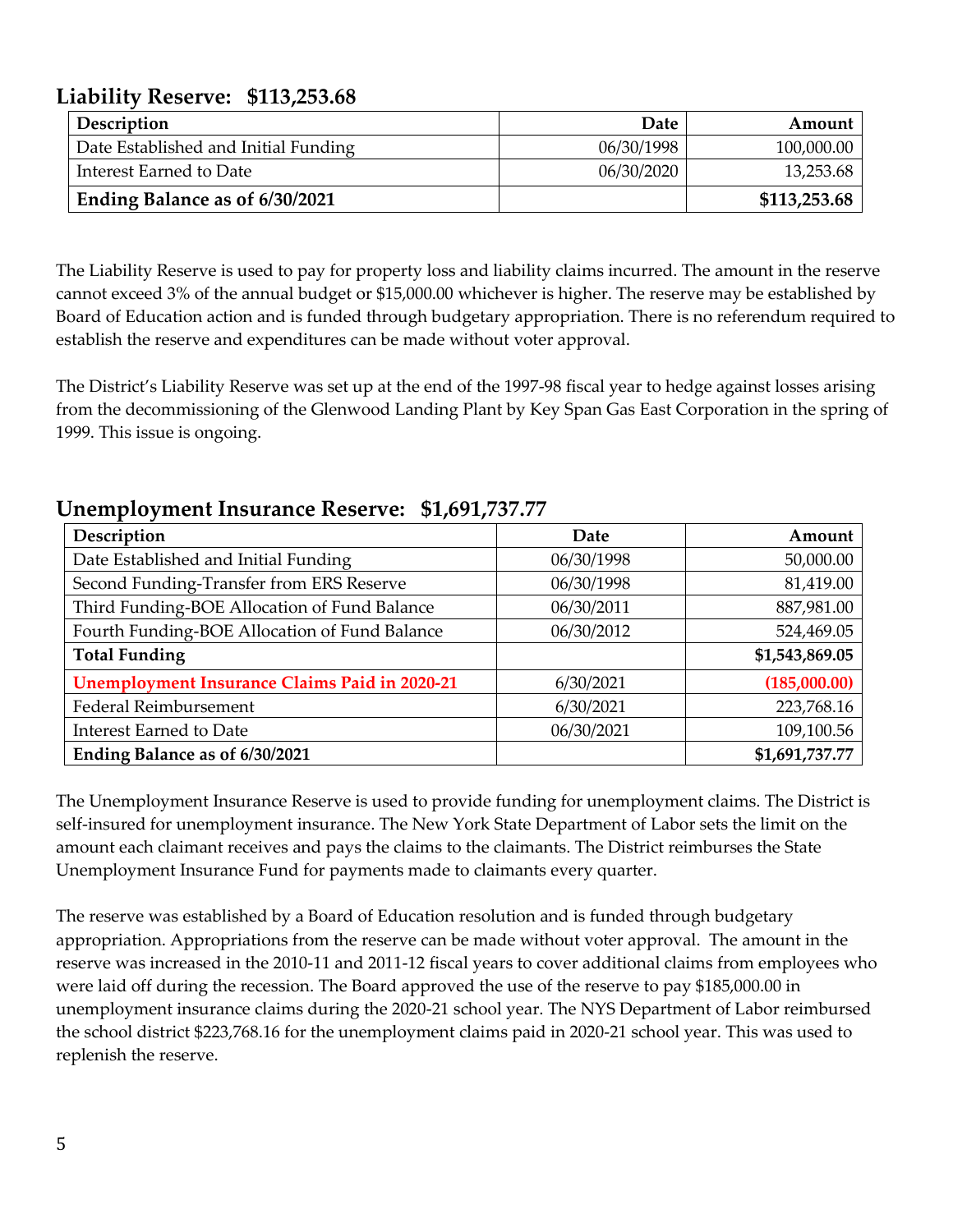| <b>Employee Benefit Accrued Liability Reserve: \$330,121.84</b> |  |  |
|-----------------------------------------------------------------|--|--|
|                                                                 |  |  |

| Description                                         | <b>Date</b> | Amount        |
|-----------------------------------------------------|-------------|---------------|
| Date established and initial funding                | 06/30/2005  | \$770,488.03  |
| Transfer to General Fund - Certified by NYS         | 06/30/2011  | (655, 413.00) |
| Comptroller                                         |             |               |
| To Fund Accrued Sick Time and Vacations-Secretaries | 06/30/2012  | 119,986.26    |
| and Custodians-per contract                         |             |               |
| To Fund Accrued Sick Time and Vacations-Secretaries | 06/30/2013  | 26,443.00     |
| and Custodians-per contract                         |             |               |
| To Fund Accrued Sick Time and Vacations-Secretaries | 06/30/2014  | 34,737.65     |
| and Custodians-per contract                         |             |               |
| Adjustment for Benefits Paid                        | 06/30/2015  | (14, 844.74)  |
| To Fund Accrued Sick Time and Vacations-Secretaries | 06/30/2016  | 1,791.28      |
| and Custodians-per contract                         |             |               |
| To Fund Accrued Sick Time and Vacations-Secretaries | 06/30/2017  | (3,667.04)    |
| and Custodians-per contract                         |             |               |
|                                                     |             |               |
|                                                     |             |               |
| To Fund Accrued Sick Time and Vacations-Secretaries | 06/30/2018  | (11, 359.20)  |
| and Custodians-per contract                         |             |               |
| To Fund Accrued Sick Time and Vacations-Secretaries | 06/30/2018  | 16,759.06     |
| and Custodians-per contract                         |             |               |
| Adjustment for Benefits Paid                        | 06/30/2018  | (5,613.00)    |
| Adjustment for Benefits Paid                        | 06/30/2019  | (5,613.80)    |
| To Fund Accrued Sick Time and Vacations-Secretaries | 06/30/2019  | 10,158.04     |
| and Custodians-per contract                         |             |               |
| To Fund Accrued Sick Time and Vacations-Secretaries | 06/30/2021  | (21,038.60)   |
| and Custodians-per contract                         |             |               |
| <b>Interest Earned to Date</b>                      | 06/30/2021  | 67,307.90     |
| Ending Balance as of 6/30/2021                      |             | \$330,121.84  |

The Employee Benefit Accrued Liability Reserve (EBALR) is used to provide funding to pay the monetary value of accumulated but unused vacation time of employees when they separate from service or retire. It can also be used to pay a reasonable cost to administer the reserve, professional services as well as adjustments and settlement of claims related to accrued employee benefits. It is created through Board of Education action and may be funded through budgetary appropriation or Board action. A referendum is not required to expend funds from the reserve.

In 2011-12, the New York State Budget was amended to allow school districts to withdraw amounts that exceeded the permissible limit in their (EBALR) as of June 30, 2010, the measurement date. The amount, which exceeded the permissible limit for North Shore, was \$655,413. This amount was certified by the State Comptroller's Office and transferred into the District's General Fund, unassigned fund balance on June 30, 2011.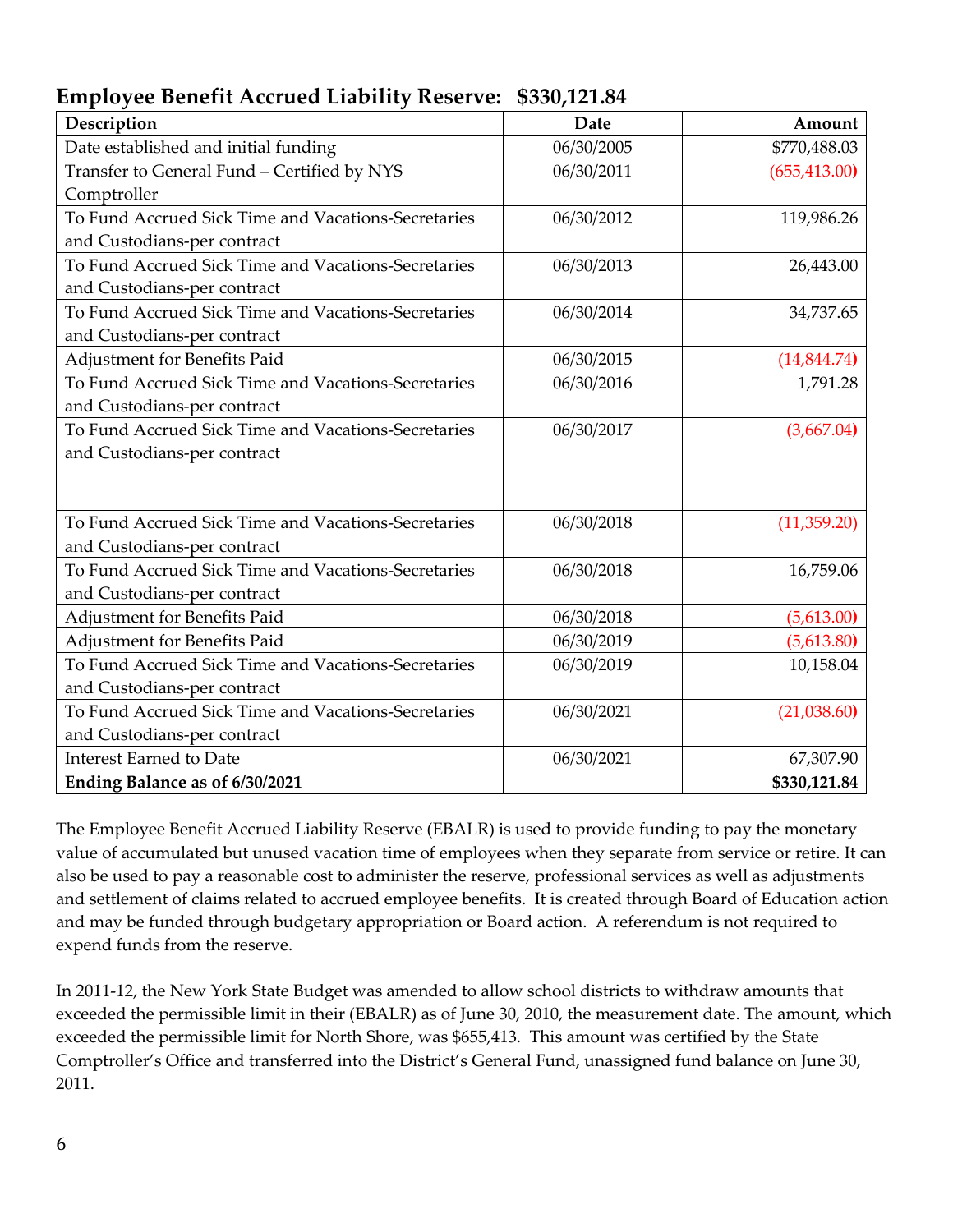The balance in the reserve is the total of accrued but unpaid vacation time of the District's custodial and clerical staff as of June 30, 2021. All custodial and clerical employees earn their vacation throughout the year, per their respective collective bargaining agreements, but are required to take them after the close of the fiscal year. All other units do not carry over used vacation time. The Board approved \$21,038.60 from the reserve to pay for accrued vacations of the employees who retired during the 2020-21 school year.

| Description                                            | Date       | Amount         |
|--------------------------------------------------------|------------|----------------|
| Date Established and Initial Funding                   | 03/01/2007 | \$4,840,200.00 |
| <b>Reduction-Amount Transferred from the Repair</b>    | 03/27/2008 | (2,608,522.00) |
| <b>Reserve into Capital Reserve</b>                    |            |                |
| <b>Total Initial Funding</b>                           |            | \$2,231,678.00 |
| Projects Funded with the Repair Reserve                |            |                |
| Glen Head-Electrical Feed                              | 06/19/2008 | (150, 105.00)  |
| Sea Cliff-Concrete Pediment in Front of the Auditorium | 06/19/2008 | (29,500.00)    |
| High School-Courtyard Concrete Repairs                 | 06/19/2008 | (20,000.00)    |
| High School-Boiler Sump Pump                           | 06/19/2008 | (8,000.00)     |
| Glen Head-Abate and Replace Roof Over Small Boiler     | 07/23/2009 | (10, 487.00)   |
| Room                                                   |            |                |
| Sea Cliff-Abate Asbestos Transite Panels               | 07/23/2009 | (7,696.00)     |
| High School-Abate and Replace Asbestos Tiles in 11     | 07/23/2009 | (1,682.00)     |
| Classrooms                                             |            |                |
| District-Wide- Asphalt and Concrete Work               | 07/23/2009 | (128,300.00)   |
| Glen Head-Auditorium Rigging                           | 05/05/2011 | (12,700.00)    |
| Glenwood Landing-Auditorium Rigging                    | 05/05/2011 | (35,000.00)    |
| Sea Cliff-Auditorium Rigging                           | 05/05/2011 | (45,000.00)    |
| Middle School-Auditorium Rigging                       | 05/05/2011 | (25,000.00)    |
| High School-Auditorium Rigging                         | 05/05/2011 | (305,000.00)   |
| District-Wide Masonry Work                             | 12/15/2011 | (500,000.00)   |
| High School Emergency Repairs of School House          | 08/28/2014 | (270, 669.00)  |
| High School Emergency Repairs of School House-         | 06/30/2015 | 270,669.00     |
| Funds Returned Due to Lack of Public Hearing           |            |                |
|                                                        |            |                |
| Project Savings Returned to the Repair Reserve-Bids    |            |                |
| Lower than Anticipated                                 |            |                |
| Glen Head Electrical Feed                              | 06/20/2012 | 90,742.90      |
| District-Wide Auditorium Rigging                       | 06/30/2014 | 2,567.71       |
| HS Replacement of window frames and two doors          | 07/05/2017 | (125,000.00)   |
| GH GWL & SC Replace/repair window balances             | 05/31/2018 | (46,610.00)    |
| HS-Cafeteria Courtyard Asbestos Abatement and          | 05/31/2018 | (62, 943.00)   |
| Painting                                               |            |                |
| Repair of Fire Alarm System                            | 9/26/2019  | (25,339.00)    |

### **Repair Reserve: \$1,152,061.29**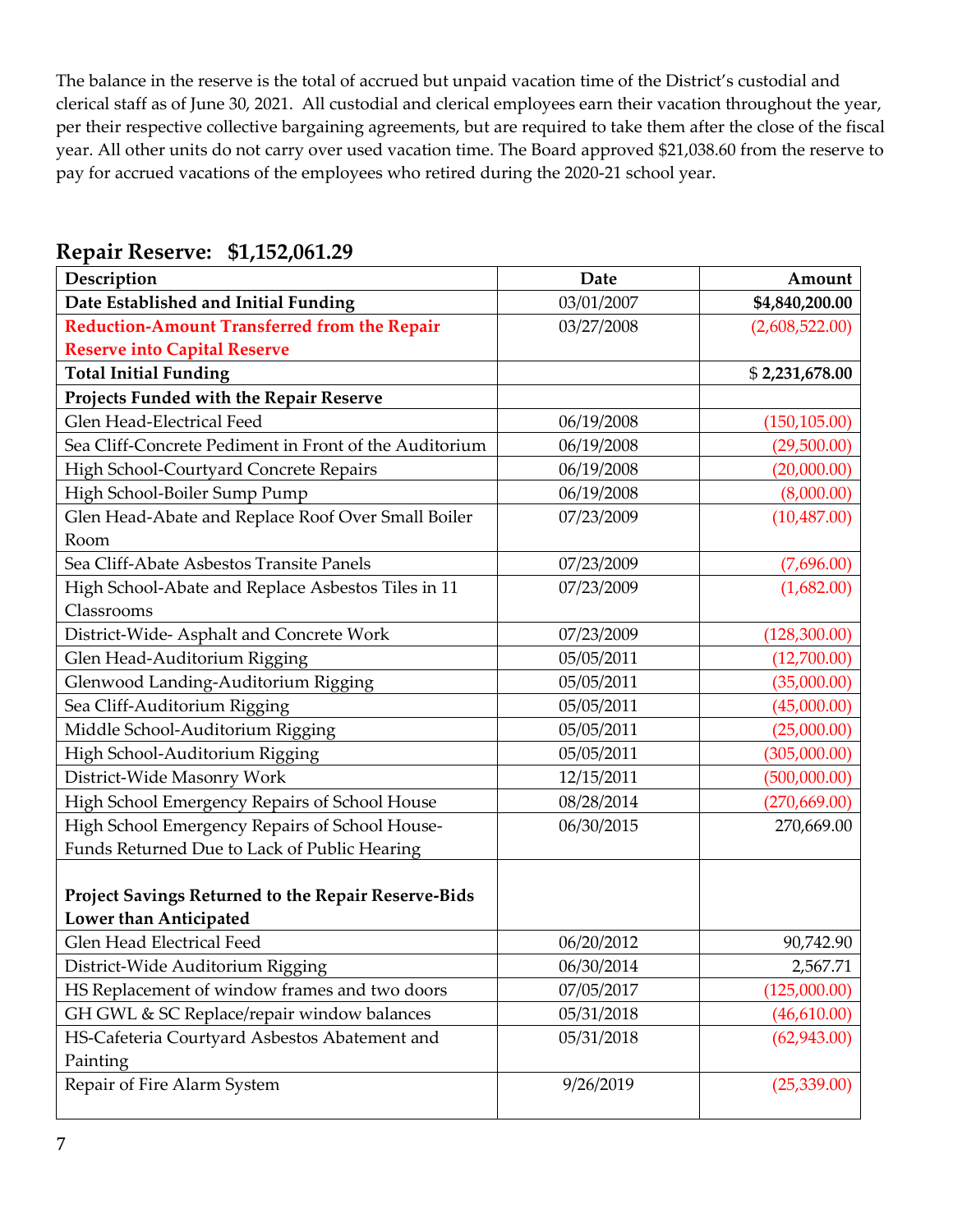| 06/30/2021 | 25,339.00      |
|------------|----------------|
| 06/30/2021 | 340,095.68     |
|            |                |
|            | \$1,152,061.29 |
|            |                |

The Repair Reserve is used to pay the cost of non-recurring repairs to capital improvements or equipment. The Board may establish a Repair Reserve without voter approval by a majority vote, however voter approval is required to fund this reserve**.** A public hearing is required before the Board votes to appropriate funds from the Repair Reserve; voter approval is not required. At least five days must elapse between the publication of the notice of the hearing and the date of the hearing. Funds can be appropriated from a Repair Reserve in an emergency without giving notice or a public hearing. This requires at least two-thirds approval by the Board. At least half of the funds expensed without a public hearing must be replenished in the next fiscal year. The remainder must be repaid by the end of the following fiscal year.

The Repair Reserve can be funded through yearly budgetary appropriations. This can be achieved through annual budgetary appropriations, including a line item in the budget to be voted on by residents or by a proposition presented to voters OSC OP 81-401.

Any remaining funds in the Repair Reserve may be transferred to a Capital Reserve, subject to the public hearing requirement or to a Retirement Contribution Reserve, subject to a public hearing with fifteen days' notice.

The North Shore Repair Reserve was established on March 1, 2007, with the retroactive PILOT (Payment in Lieu of Taxes) of \$4,840,200.00 received from LIPA (Long Island Power Authority). On March 27, 2008, the Board of Education approved a resolution to establish the District's Capital Reserve. The referendum was approved by voters in May of 2008. A total of \$2,608,522 was transferred from the Repair Reserve to initially fund the Capital Reserve. This left a balance of \$2,231,678 in the repair reserve at the end of 2008**.** 

The table above shows the year-to-date expenses from the Repair Reserve and the remaining balance as of June 30, 2021**.** On September 26, 2019, the Board appropriated \$30,000.00 to repair the fire alarm system at the Glenwood Landing School on an emergency basis. The amount expended for the projects was \$25,339.00. These funds were returned to the Repair Reserve during 2020-2021 school year because there was no public hearing. This is reflected in the table above.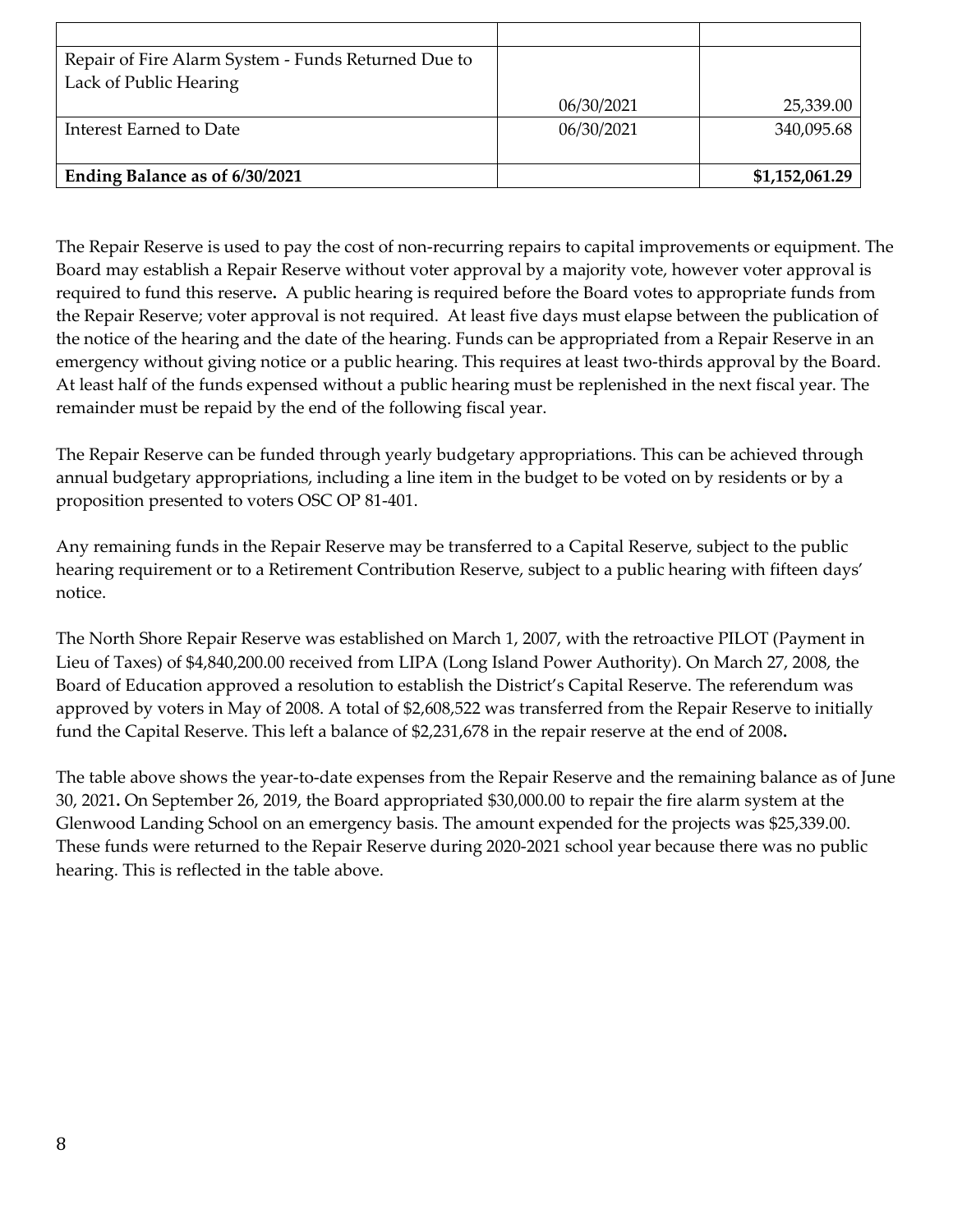# **Capital Reserve: \$8,500,000.00-Established on May 17, 2016 Available Balance as of 6/30/2021 - \$1,059,912.37**

**Maximum Amount of Funding Approved by Voters - \$ 8,500,000.00**

#### **Phase (1) Projects-Amount Approved by Voters for Phase (1) Projects on May 15, 2018 \$3,443,911.91**

| <b>School</b> | <b>Project Description</b>                                               | <b>Estimated Cost</b> | <b>Phase</b>                                |
|---------------|--------------------------------------------------------------------------|-----------------------|---------------------------------------------|
| GH            | Air Condition Library Space-Completed                                    | 324,600.00            | <b>Phase 1</b>                              |
| GH            | Air Condition Cafeteria Space-Completed                                  | 258,700.00            | <b>Phase 1</b>                              |
| <b>GWL</b>    | Air Condition Auditorium Space-Completed                                 | 310,400.00            | <b>Phase 1</b>                              |
| <b>GWL</b>    | Air Condition Library Space-Completed                                    | 236,700.00            | <b>Phase 1</b>                              |
| SC            | Air Condition Cafeteria Space-Completed                                  | 207,000.00            | <b>Phase 1</b>                              |
| <b>MS</b>     | Air Condition Cafeteria Space-Completed                                  | 617,900.00            | <b>Phase 1</b>                              |
| <b>HS</b>     | Air Condition Gym Space-Completed                                        | 1,019,400.00          | <b>Phase 1</b>                              |
| <b>HS</b>     | Replace Entire cafeteria Ceiling and Install New LED<br>Lights-Completed | 202,800.00            | <b>Phase 1</b>                              |
| <b>SC</b>     | Install Exhaust Fans in Hallways and Stairwells                          | 306,500.00            | <b>Phase I</b><br>Supplemental<br>Completed |
|               | Total Phase (1)- Cost Including Supplemental Projects                    | \$3,484,000.00        |                                             |

#### **Phase (2) Projects-Amount approved by Voters for Phase (2) projects on June 9, 2020, \$3,000,000.00- See list of projects below.**

| <b>School</b> | <b>Project Description</b>                         | <b>Estimated Cost</b> | <b>Phase</b> |
|---------------|----------------------------------------------------|-----------------------|--------------|
| MS            | Renovate Girls and Boys Locker Rooms-In Punch List | 2,371,727.00          | Phase 2      |
|               | <b>Phase</b>                                       |                       |              |
| <b>GH</b>     | GH-Renovate Nurses Room and Expand into next Room- | 423,128.00            | Phase 2      |
|               | Coupled with Phase 2 Bond- Out to bid 2/15/22      |                       |              |
|               | <b>Sub Total Phase 2 Projects</b>                  | \$2,794,855.00        |              |

| Phase (3) Projects |                                                              |                       |              |
|--------------------|--------------------------------------------------------------|-----------------------|--------------|
| School             | <b>Project Description</b>                                   | <b>Estimated Cost</b> | <b>Phase</b> |
| GH.                | Abate Asbestos from Crawl Space Under Gym and 1950's         | 395,500.00            | Phase 3      |
|                    | Wing                                                         |                       |              |
| GH.                | Replace 1950's Wing Septic Tank and Leaching Pools           | 197,800.00            | Phase 3      |
| <b>GWL</b>         | Replace Ceramic Tiles in First Floor Halls, Old Building and | 44,400.00             | Phase 3      |
|                    | Nurses' Office                                               |                       |              |
| <b>GWL</b>         | Replace 1950's Wing Septic Tank and Leaching Pool (Lower     | 158,200.00            | Phase 3      |
|                    | Field)                                                       |                       |              |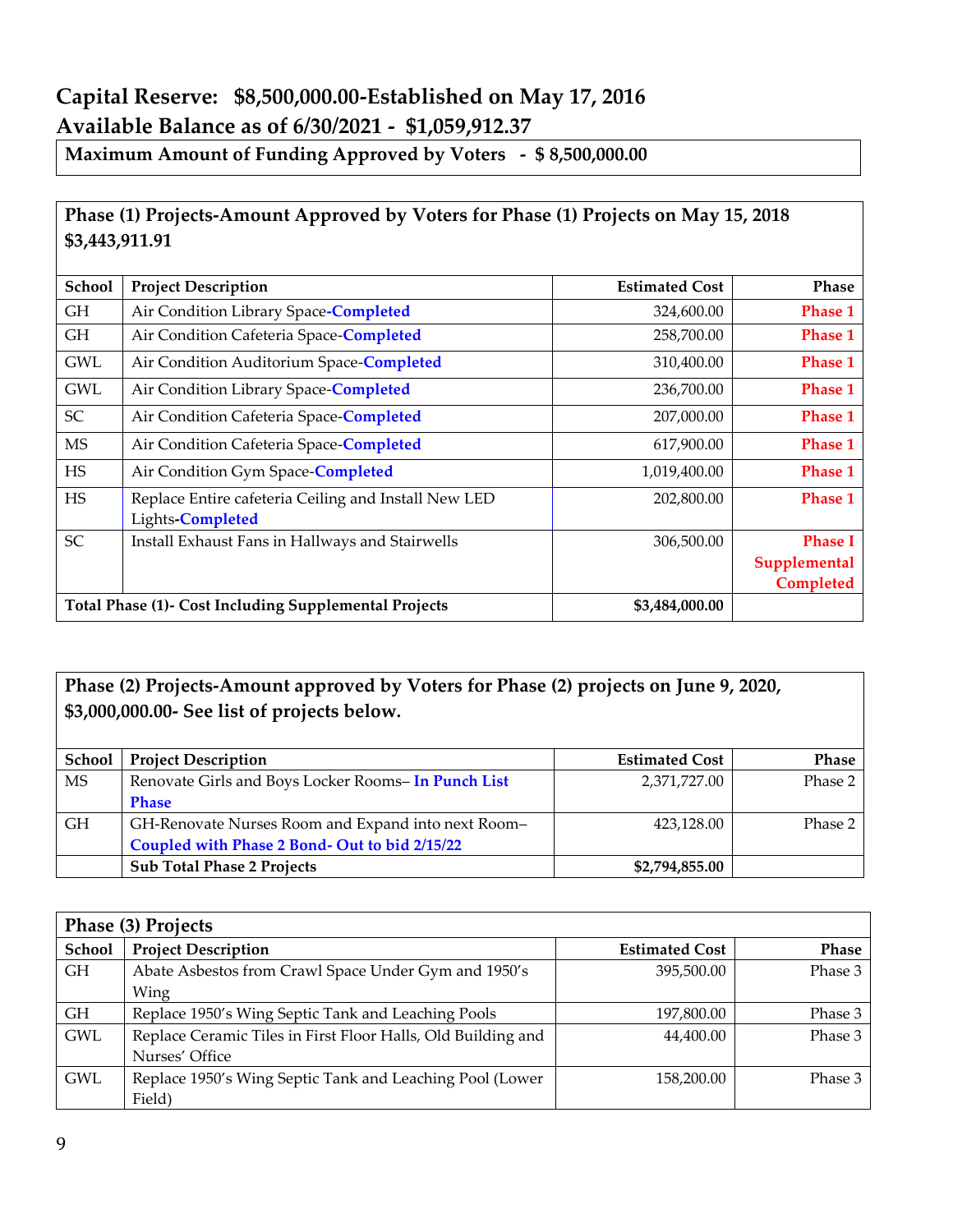#### **Additional Projects Not Funded As of 6/30/2021**

| <b>GH</b>  | Replace 1995 Addition Boiler                                  | 427,100.00     | Phase 3 |
|------------|---------------------------------------------------------------|----------------|---------|
| SC         | Install Windows in Second Floor Hall (Currently Fixed         |                | Phase 3 |
|            | Glass)                                                        | 124,200.00     |         |
| <b>GWL</b> | Abate Asbestos from Crawl Space Under 1950's Wing             | 332,200.00     | Phase 3 |
| <b>GWL</b> | Replace Main Entrance Exterior Doors - (2) North and South    | 90,600.00      | Phase 3 |
|            | Portico Exterior Doors; (4) Gym and Auditorium Exterior       |                |         |
|            | Doors; (8) With FRP Doors. Include all New Frames and         |                |         |
|            | Hardware on all Doors                                         |                |         |
| SC         | Remove Flooring, Re-Frame and Install New Flooring 1st        | 321,200.00     | Phase 3 |
|            | and 2 <sup>nd</sup> Floor Classrooms, East Side of Building   |                |         |
| SC         | Install Walk-in Refrigerator and Freezer in Kitchen           | 129,400.00     | Phase 3 |
| $\rm HS$   | Replace Sidewalks in the Rear of Building, Around Field       | 386,400.00     | Phase 3 |
|            | Areas and in Courtyard                                        |                |         |
| CO         | Level Floor in Accounts Payable Office                        | 213,200.00     | Phase 3 |
| CO         | Level Carpeting-When Floor above is Leveled                   | 40,200.00      | Phase 3 |
| CO         | Re-Pipe Existing Hot Water Heating System and Zone            | 51,800.00      | Phase 3 |
|            | Control                                                       |                |         |
| CO         | Excavate and Waterproof Entire Perimeter of Building          |                |         |
|            | Foundation, Install French Drains and Drywells-Already in     |                |         |
|            | the bond                                                      |                |         |
| CO         | <b>Install New Generator</b>                                  | 97,000.00      | Phase 3 |
|            | <b>Sub Total Phase (3) Projects</b>                           | \$3,009,200.00 |         |
|            | Total All Phases - Some Phase (3) Projects will be Eliminated | \$9,288,055.00 |         |
|            | to Match the Amount Authorized by Voters                      |                |         |

# **Cash Raised from 2015-16 through June 30, 2021**

| Maximum Funding Level Approved by the Voters on May 17, 2016 | \$8,500,000.00 |
|--------------------------------------------------------------|----------------|
| 2015-16-From Fund Balance                                    | 847,783.50     |
| 2016-17-From Fund Balance                                    | 2,600,000.00   |
| 2017-18-From Fund Balance                                    | 1,500,000.00   |
| Interest Earned to Date 6/30/2018                            | 36,451.04      |
| <b>Amount Approved to Fund Phase (1) Projects</b>            | (3,443,911.91) |
| Available Balance as of 6/30/2018                            | \$1,540,322.63 |
| 2018-19-From Fund Balance                                    | 1,500,000.00   |
| Interest Earned in 2018-19                                   | 118,164.73     |
| Total Available in Reserve as of 6/30/2019                   | \$3,158,487.36 |
| <b>Amount Approved to Fund Phase (2) Projects</b>            | (3,000,000.00) |
| Interest Earned in 2019-20                                   | 105,525.01     |
| Total Available in Reserve as of 6/30/2020                   | \$264,012.37   |
| 2020-21-From Fund Balance                                    | 795,900.00     |
| Available Balance as of 6/30/2021                            | \$1,059,912.37 |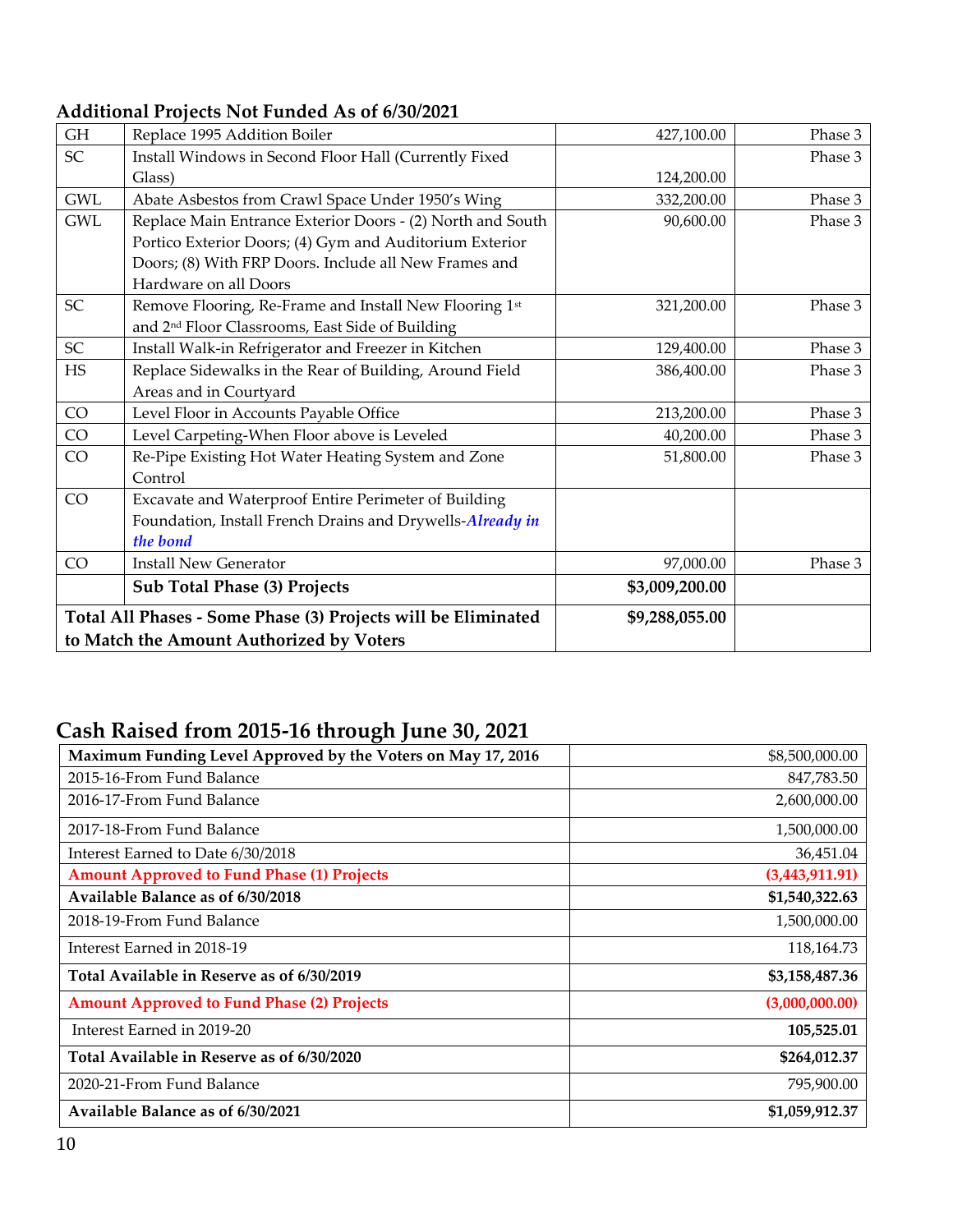The Capital Reserve Fund is used to finance specific types of capital improvements, reconstruction, or equipment purchases. A Board of Education resolution is required to establish a Capital Reserve. The resolution must specify the purpose, maximum amount, probable term, and how the reserve will be funded. The Capital Reserve is generally funded from two sources: budgetary appropriations or revenues that are not required to be accounted for in any other fund or account. A voter referendum is required to establish and permit the overall funding and to expense the amount in the reserve.

The District's Capital Reserve was established on May 17, 2016. The ultimate amount was \$8,500,000 with a probable term of 10 years; the list of projects is noted above. On May 15, 2018, voters approved a referendum to fund all projects listed in Phase (1) above. On June 9, 2020, voters approved another referendum to fund the Middle School Girls and Boys Locker Rooms (\$2,371,727.00) and the Glen Head Nurse's Suite (\$423,128.00). Phase (3) Projects have been funded up to \$795,900.00

| Description                                                            | Date       | Amount         |
|------------------------------------------------------------------------|------------|----------------|
| Date Established and Initial Funding                                   | 06/30/2005 | \$740,876.35   |
| Accrue ERS Expenses at Year End/Increase Reserve-<br>Approved by BOE   | 06/30/2006 | 1,189,505.06   |
| Disbursement-Payment to ERS                                            | 11/29/2006 | (533,032.00)   |
| Accrue ERS Expenses at Year End/Increase Reserve-<br>Approved by BOE   | 06/30/2007 | 885,213.82     |
| Disbursement-Payment to ERS                                            | 12/06/2007 | (471, 311.42)  |
| Accrue ERS Expenses at Year End/Increase Reserve-<br>Approved by BOE   | 06/30/2008 | 581,469.72     |
| Disbursement-Payment to ERS                                            | 12/3/2008  | (578, 236.39)  |
| Accrue ERS Expenses at Year End/Increase Reserve-<br>Approved by BOE   | 06/30/2009 | 578,236.39     |
| Disbursement-Payment to ERS                                            | 11/20/2009 | (462, 429.00)  |
| Accrue ERS Expenses at Year End/Increase Reserve-<br>Approved by BOE   | 06/30/2010 | 1,271,541.38   |
| <b>Increase Reserve</b>                                                | 06/30/2011 | 287,981.00     |
| <b>Increase Reserve</b>                                                | 06/30/2013 | 632,863.00     |
| <b>Increase Reserve</b>                                                | 06/30/2014 | 892,435.71     |
| Disbursement-Payment to ERS                                            | 06/30/2014 | (174, 673.00)  |
| <b>Increase Reserve</b>                                                | 06/30/2015 | 3,564,684.00   |
| Disbursement-Payment to ERS                                            | 06/30/2015 | (128, 578.00)  |
| <b>Increase Reserve</b>                                                | 06/30/2016 | 1,408,762.00   |
| Disbursement-Payment to ERS                                            | 06/30/2016 | (307, 602.33)  |
| Estimated to Reduce ERS Cost in 2016-17                                | 06/30/2017 | (1,000,000.00) |
| Recommendation to Increase ERS Reserve                                 | 06/30/2017 | 1,367,882.74   |
| Estimated to Reduce ERS Cost in 2017-18                                | 06/30/2018 | (1,200,000.00) |
| Interest Earned Through 06/30/2018                                     | 06/30/2018 | 279,052.82     |
| Amount approved by voters to reduce 2018-19 tax levy-<br>June 30, 2019 | 06/30/2019 | (1,200,000.00) |
| Amount Transferred from ERS to TRS Reserve                             | 06/30/2019 | (500,000.00)   |
| Interest Earned in 2018-19                                             | 06/30/2019 | 172,654.61     |

#### **Retirement Contribution Reserve: \$5,052,895.94**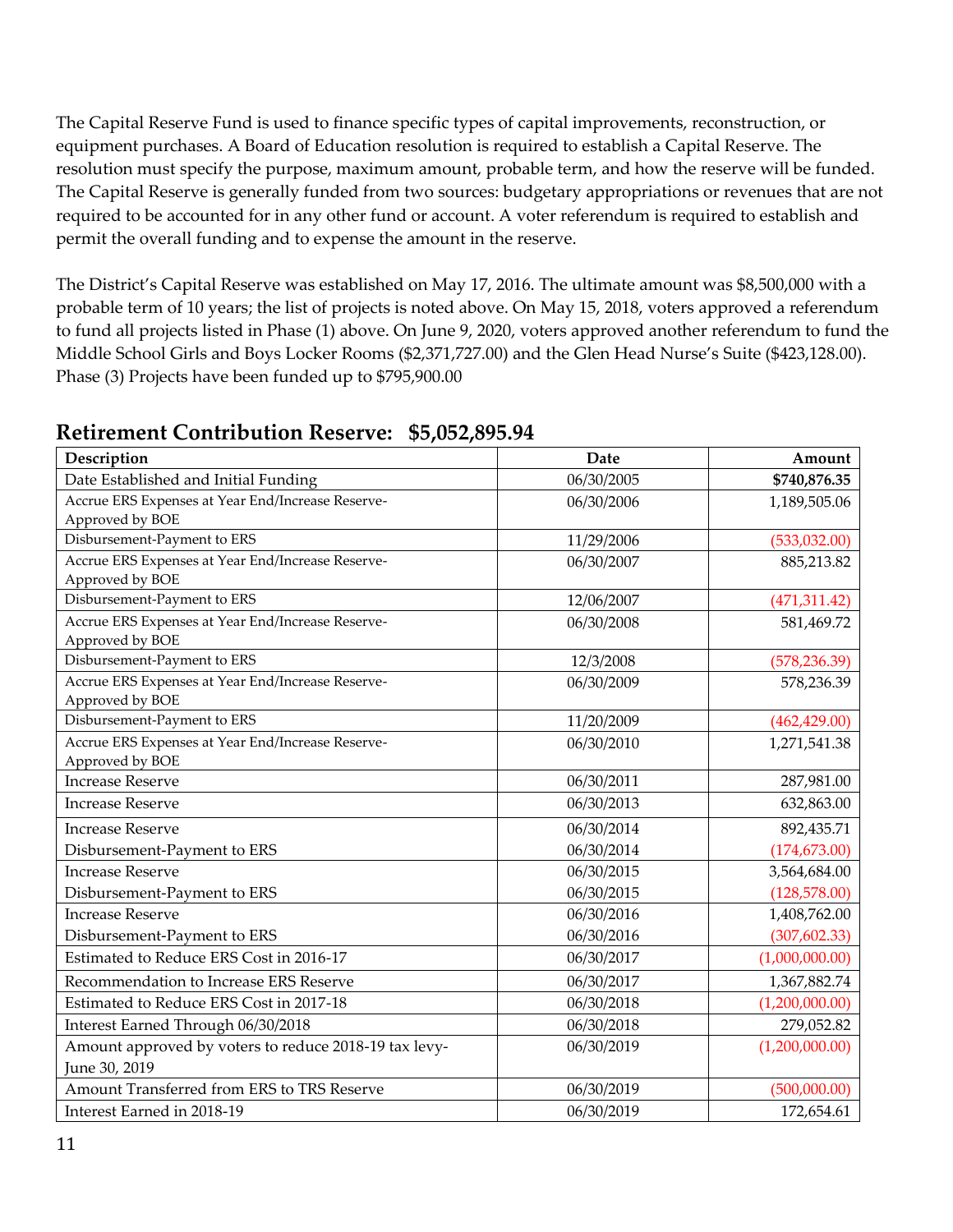| Amount approved by voters to reduce 2019-20 tax levy-      | 6/30/2020 | (1,200,000.00) |
|------------------------------------------------------------|-----------|----------------|
| June 30, 2020                                              |           |                |
| Interest Earned in 2019-20                                 | 6/30/2020 | 137,278.52     |
| Amount approved by voters to reduce 2020-21 tax levy- June |           | (1,200,000.00) |
| 30, 2021                                                   |           |                |
| Interest Earned in 2020-21                                 | 6/30/2021 | 18,320.96      |
| Ending Balance as of 6/30/2021                             |           | \$5,052,895.94 |

The Retirement Contribution Reserve is used to pay contributions payable to New York State and Local Employees' Retirement System (ERS). It is created by a Board resolution and funded through budgetary appropriation or other revenues. Any remaining funds in the Repair Reserve can also be transferred into the Retirement Contribution Reserve. If the Board of Education determines that the Retirement Contribution Reserve is no longer needed it may terminate the reserve and transfer any remaining balance into a Repair or Capital Reserve. This transfer is subject to a public hearing**.** 

## **Teachers' Retirement System Reserve: \$1,548,257.27**

The 2019-20 New York State Budget included an amendment allowing school districts to establish a TRS (Teachers' Retirement Reserve). Contributions into the TRS Reserve in any year cannot exceed 2% of the total salaries paid to all members of the Teachers' Retirement System in the immediately preceding year. In addition, the aggregate balance in the reserve cannot exceed 10% of the total salaries of all the members in the TRS Retirement System in the immediately preceding year. Under the new legislation, districts are permitted to transfer funds from ERS (Employee Retirement System) Reserve to fund the new TRS Reserve. The TRS Payroll for the immediately preceding year, 2019-20 fiscal year, was \$47,351,342.60; 2% of 2019-20-member payroll equals \$947,026.85. In 2018-19 \$500,000.00 was transferred from ERS to fund the new TRS Reserve. In addition, \$92,393.50 from 2018-19 fund balance was used to fund the TRS Reserve. Based on the BOE approval on July 12, 2021, additional \$947,026.85 from 2020-21 fund balance was used to fund the TRS Reserve. The table below shows the status of the TRS reserve as of June 30, 2021.

| <b>Teachers' Retirement</b><br>Reserve | <b>Amount Transferred from</b><br><b>ERS Reserve/Beginning</b><br><b>Balance</b> | <b>Funding from Fund</b><br><b>Balance/Interest Earned</b> | <b>Total Balance</b> |
|----------------------------------------|----------------------------------------------------------------------------------|------------------------------------------------------------|----------------------|
| Date                                   | Amount                                                                           | Amount                                                     | <b>Balance</b>       |
| 6/30/2019                              | 500,000.00                                                                       | 92,393.50                                                  | 592,393.50           |
| 6/30/2020                              | 592,393.50                                                                       | 8,836.92                                                   | 601,230.42           |
| 6/30/2021                              | 601,230.42                                                                       | 947,026.85                                                 | 1,548,257.27         |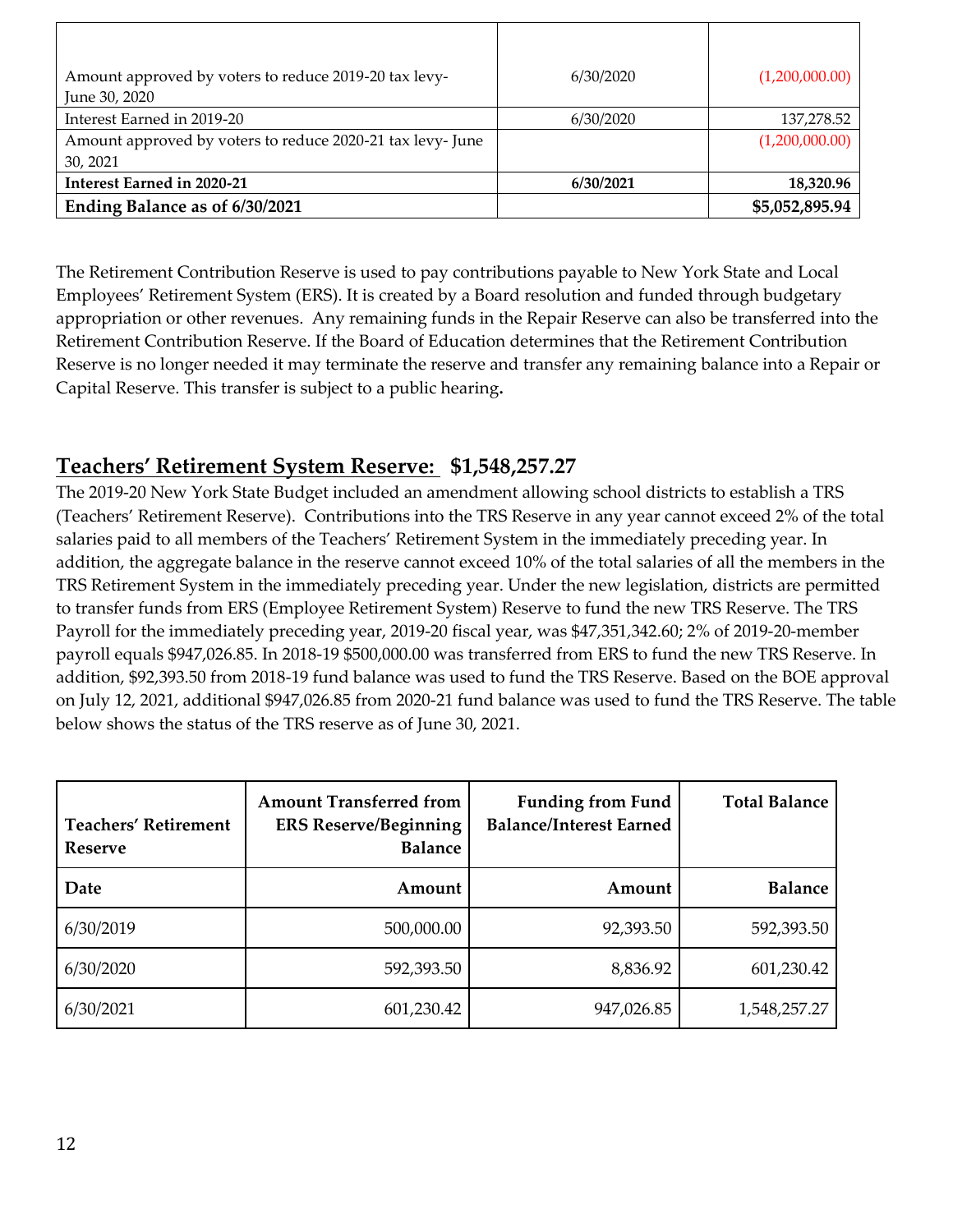## **Assigned Fund Balance-To Reduce Future Tax Levies- From NYS Senate and Assembly (Marcellino and Lavine): \$1,156,964.99**

a. During the 2013-14 school year, the District received a Supplemental Valuation Impact Aid of \$2,000,000 from the NYS Senate and a \$500,000 Grant in Aid from the NYS Assembly. In 2014-15, the NYS Senate and Assembly reallocated \$2,400,000 and \$500,000 respectively to the District. The district received a total of \$5,400,000 in the two fiscal years. The funds received were set aside and earmarked by the Board and allocated on a yearly basis to reduce the tax levy as follows:

- i. 2014-15 \$ 169,518.75 ii. 2015-16 - \$ 600,000.00 iii. 2016-17 - \$1,000,000.00 iv. 2017-18 - \$1,000,000.00 v. 2018-19 - \$ 800,000.00 vi. 2019-20 - \$ 600,000.00 vii. 2020-21 - \$ 73,516.26
- b. The total of \$**1,156,964.99** plus interest will remain in the Special Legislative Grant as of 6/30/2021.

# **Assigned Fund Balance-Previously Set Aside to Pay Tax Certiorari Claims: \$2,504,398.53. Remaining Balance \$1,154,398.53**

Tax Certiorari Reserve was set up to pay claims from the repeal of Nassau County Guarantee. In 2011 the Nassau County Executive proposed phasing out the County Guarantee of School taxes in his annual budget. North Shore School District along with other Nassau Schools sued the County and won on appeal. The District liquidated funds that were reserved to pay possible claims after further appeals by the County failed. The liquidated reserve funds became part of assigned fund balance were applied to the 2018-19-and 2019-20 budgets. The reserve balance of \$1,154,398.50 will be fully liquidated in 2021-22.

| a. 2018-19   | \$ 350,000.00  |
|--------------|----------------|
| b. 2019-20   | \$500,000.00   |
| c. $2020-21$ | \$ 500,000.00  |
| d. 2021-22   | \$1,154,398.53 |

# **Assigned Fund Balance for Professional Development (\$200,000.00) and Reopening Expenses (\$2,700,000.00)**

Due to the novel coronavirus disease, (COVID 19) pandemic, the District established Board designated assigned Fund Balance amounts of \$200,000.00 and \$2,700,000.00. The funds were used to address professional development for teachers during the continuation of online learning as well as the reopening of schools to ensure the health and safety of students and staff during the 2020-21 school year**.**